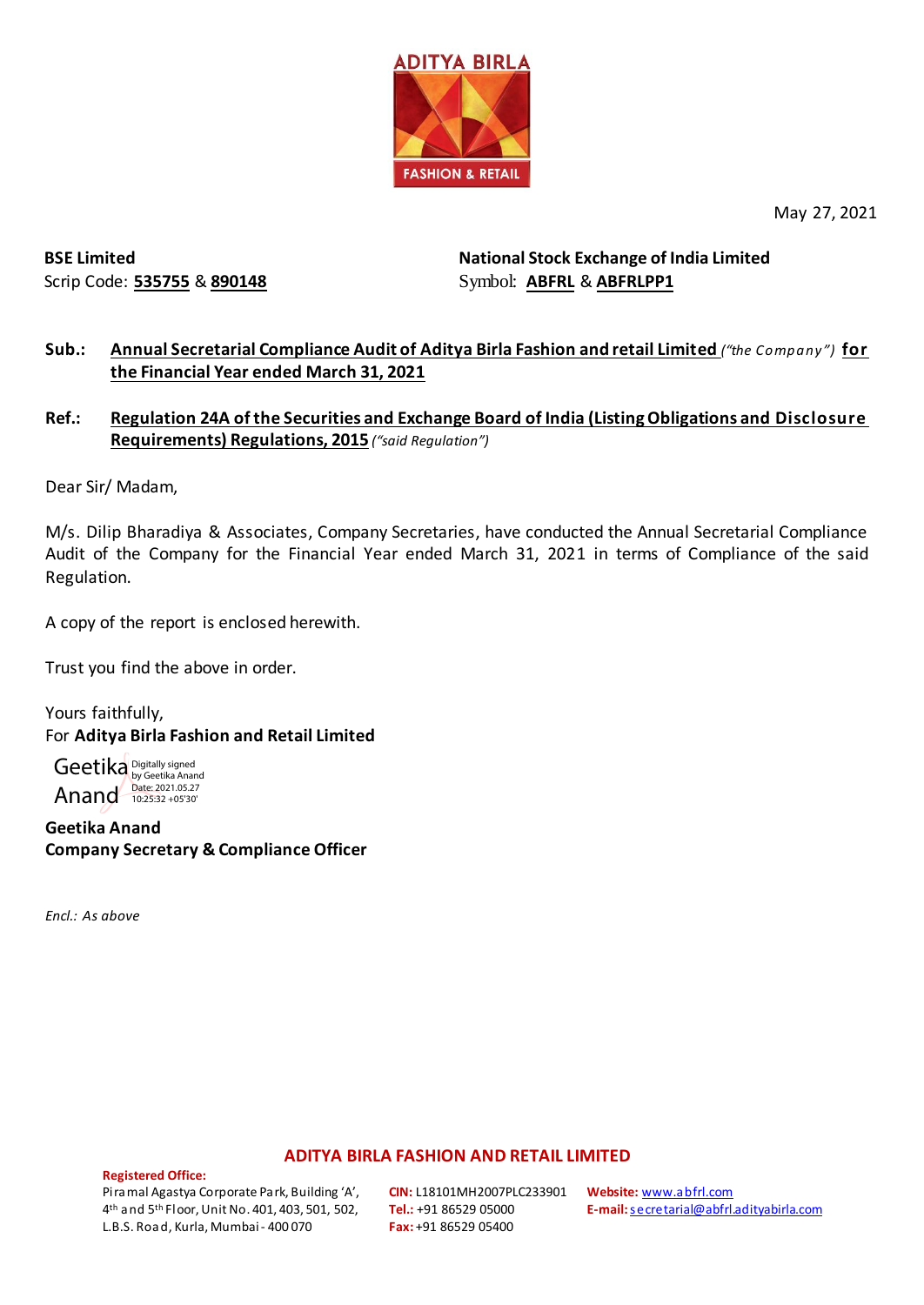## **Dilip Bharadiya DILIP BHARADIY A & ASSOCIATES B.Com., A.C.A., F.C.S. COMP ANY SECRET ARIES**

# **Proprietor**

-

## **ANNUAL SECRETARIAL COMPLIANCE REPORT OF AOITYA BIRLA FASHION ANO RETAIL LIMITED FOR THE VEAR ENDED MARCH 31, 2021**

To,

We have conducted the Annual Secretarial Compliance Audit of Aditya Birla Fashion and Retail Limited *(hereinafter referred to as "the Company")* in terms of compliance with Regulation 24A of Securities and Exchange Board of India (Listing Obligations and Disclosure Requirements)

The Board of Directors, **Aditya Birla Fashion and Retail Limited,**  Piramal Agastya Corporate Park, Building A, 4<sup>th</sup> and 5<sup>th</sup> Floor, Unit No.401, 403, 501, 502, L.B.S. Road, Kurla, Mumbai 400070.

•

- **Phone : 91 - 22 - 2888 3756**
- **Mobile : 91 - 98202 90360**
- **Email : dilipbcs@gmail.com**

**: dilip@csdilip.com** 

Regulations, 2015.

We, have examined all the:

SEBI (Registrars to an Issue and Share Transfer Agents) Regulations, 1993 regarding the Act YA& Guidealing with client;

- a) documents and records made available to us and explanation provided by the Company;
- b) the filings/ submissions made by the Company with Securities and Exchange Board of India *("SEBI")* and the Stock Exchanges;
- c) other relevant documents/ filings,
- d) content on the website of the Company;

for the year ended March 31, 2021 *("Review Period")* in respect of compliance with the provisions of:

- a) the Securities and Exchange Board of India Act, 1992 and the Regulations, circulars, guidelines issued thereunder; and
- b) the Securities Contracts (Regulation) Act, 1956, rules made thereunder and the • Regulations, circulars, guidelines issued thereunder by SEBI.

The specific Regulations, whose provisions and the circulars/ guidelines issued thereunder, have been examined, include: -

- a) SEBI (Listing Obligations and Disclosure Requirements) Regulations, 2015;
- b) SEBI (Share Based Employee Benefits) Regulations, 2014;
- c) SEBI (Issue and Listing of Debt Securities) Regulations, 2008;
- d) SEBI (Prohibition of Insider Trading) Regulations, 2015;
- e) SEBI (Depositories and Participants) Regulations, 2018;



I

**Admn. Office : 434, Neo Corporate Plaza, Opp. Gopal Bhawan, Kanchpada Link Road, Malad (W), Mumbai 400 064. website : www.csdilip.com** 

•